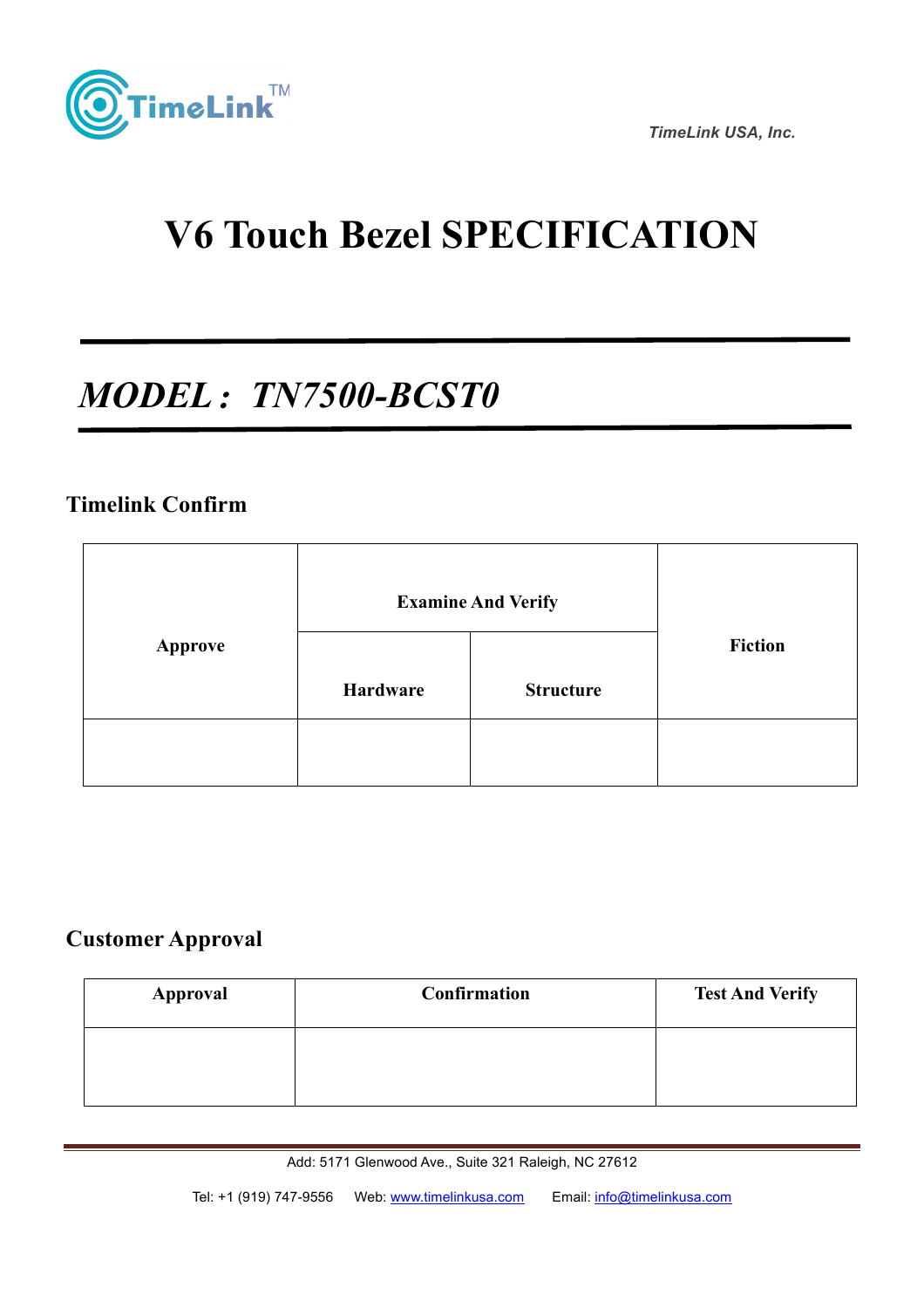

#### Shenzhen TimeLink Technology Co.,Ltd

### **CONTENTS**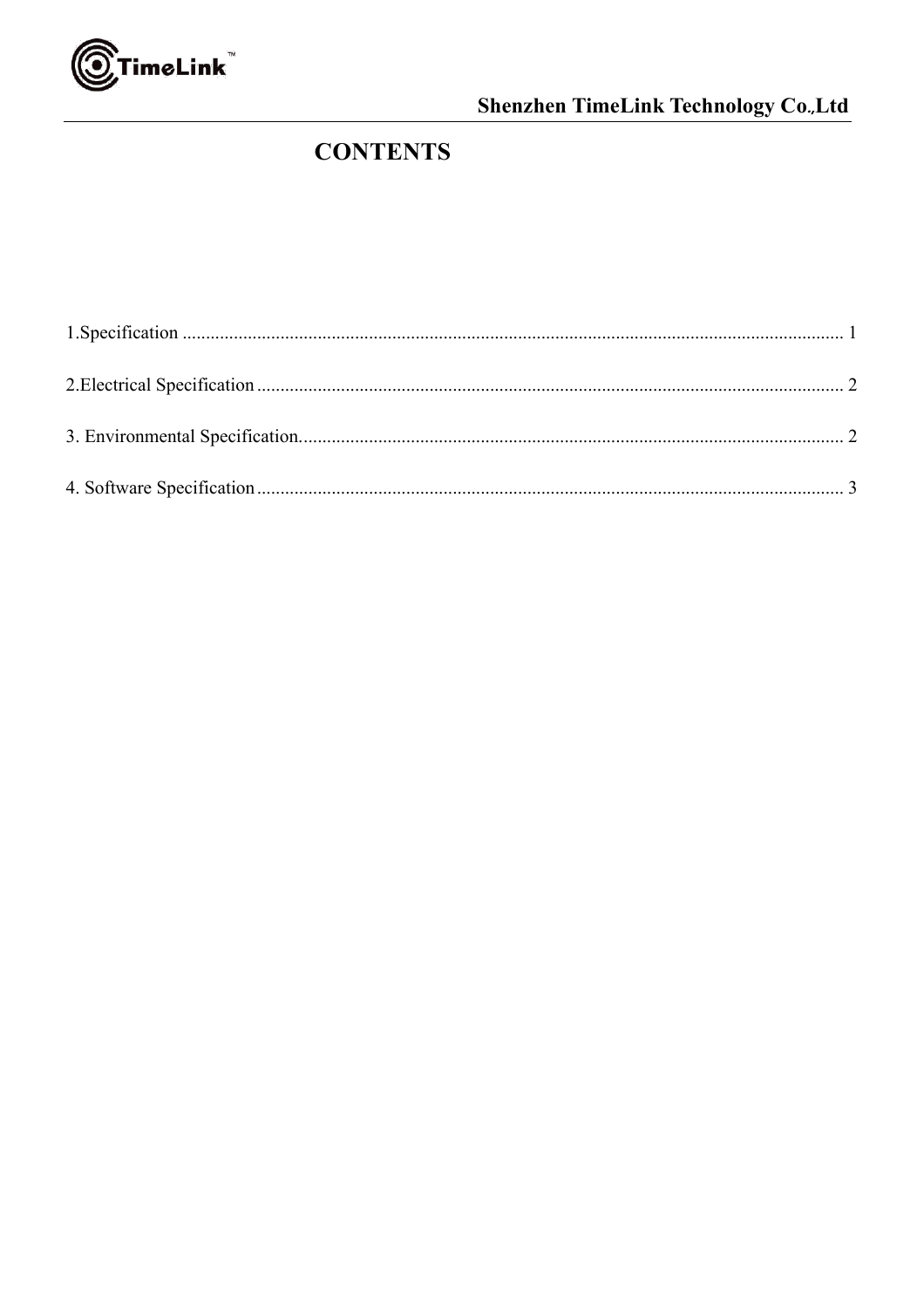

#### **1. Specification:**

| <b>Touch Screen Size</b>                        | 75 inch                                                                            |
|-------------------------------------------------|------------------------------------------------------------------------------------|
| Housing                                         | <b>Aluminum Alloy</b>                                                              |
| <b>Housing Color</b>                            | <b>Black</b>                                                                       |
| <b>Touch Activation Force</b>                   | No pressure required                                                               |
| Luminous Transmission                           | $>92\%$ (100% with no glass)                                                       |
| <b>Reported Touch Resolution</b>                | Without Driver: 7680 x 4320; With Driver: 32767x32767                              |
| Touch Response Time                             | $\leq$ 4ms                                                                         |
| Minimum Recognition Point<br>Size               | $2mm*2mm$                                                                          |
| Minimum Recognition Point<br>Size (Multi touch) | 8mm*8mm                                                                            |
| Minimum Detectable<br>Movement of Contact       | 1 <sub>mm</sub>                                                                    |
| Multi-touch                                     | 32 Touches without pen                                                             |
| Pen+Touch Simultaneously                        | $2Pen + 5Touch$ (Pen nib $\geq 4.5mm$ )                                            |
| Pen Distinguish (1pen ID)                       | Pen (2~5mm), Finger, Failure rate<0.5%                                             |
| Pen Simultaneously                              | 3 Pens (Pen nib>=2mm) without touch                                                |
| <b>Contact Height</b>                           | 1.5mm                                                                              |
| Palm Eraser                                     | Support                                                                            |
| Small writing                                   | 4*4mm grid writing "a,b", 1cm*1cm grid writing " $E$ ", 2cm*2cm grid<br>writing "議 |
| Fast writing                                    | No Connection if contact height over 1.5mm                                         |
| Slow writing                                    | Smooth                                                                             |
| Gesture                                         | Support (Windows, Android, Mac OS)                                                 |
| Touch Object Size<br>Recognition                | Support                                                                            |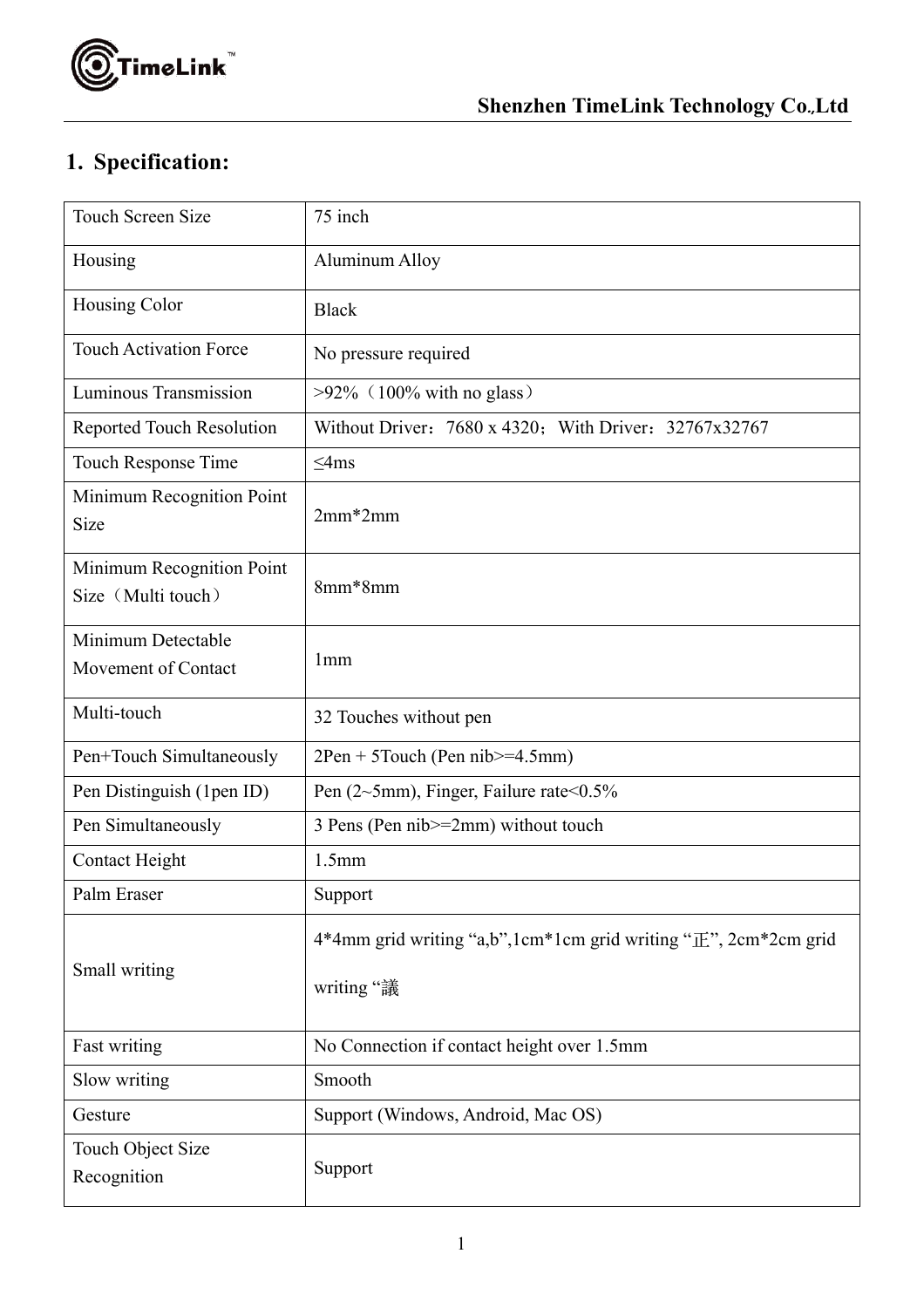

## **2. Electrical Specification**:

| Touch RefreshRate (1 touch) | $>200$ Hz                                                         |
|-----------------------------|-------------------------------------------------------------------|
| Communication               | USB 2.0 Full Speed                                                |
| Power Supply Mode           | $USB*1$                                                           |
| Working Voltage             | 4.75V-5.25V                                                       |
| <b>Average Current</b>      | 250mA                                                             |
| Power Consumption           | 1.25W                                                             |
| LED lamp Lifetime           | 60000hrs                                                          |
| Fault-tolerant              | Able to work if less than 10% non-consecutive sensors are damaged |

#### **3.Environmental Specification**:

| Humidity                 | Up to 90% RH from 0°C to $+40$ °C, non-condensing           |
|--------------------------|-------------------------------------------------------------|
| <b>Temperature Range</b> | Working temperature:- $10^{\circ}$ C $\sim$ 50 $^{\circ}$ C |
|                          | Storage temperature:- $20^{\circ}$ C $\sim$ 60 $^{\circ}$ C |
| <b>ESD</b>               | EN 6100-4-2 2008:3 level.4KV contact discharge and          |
|                          | 8KV air discharge                                           |
| Anti-light Interference  | 80000lux                                                    |